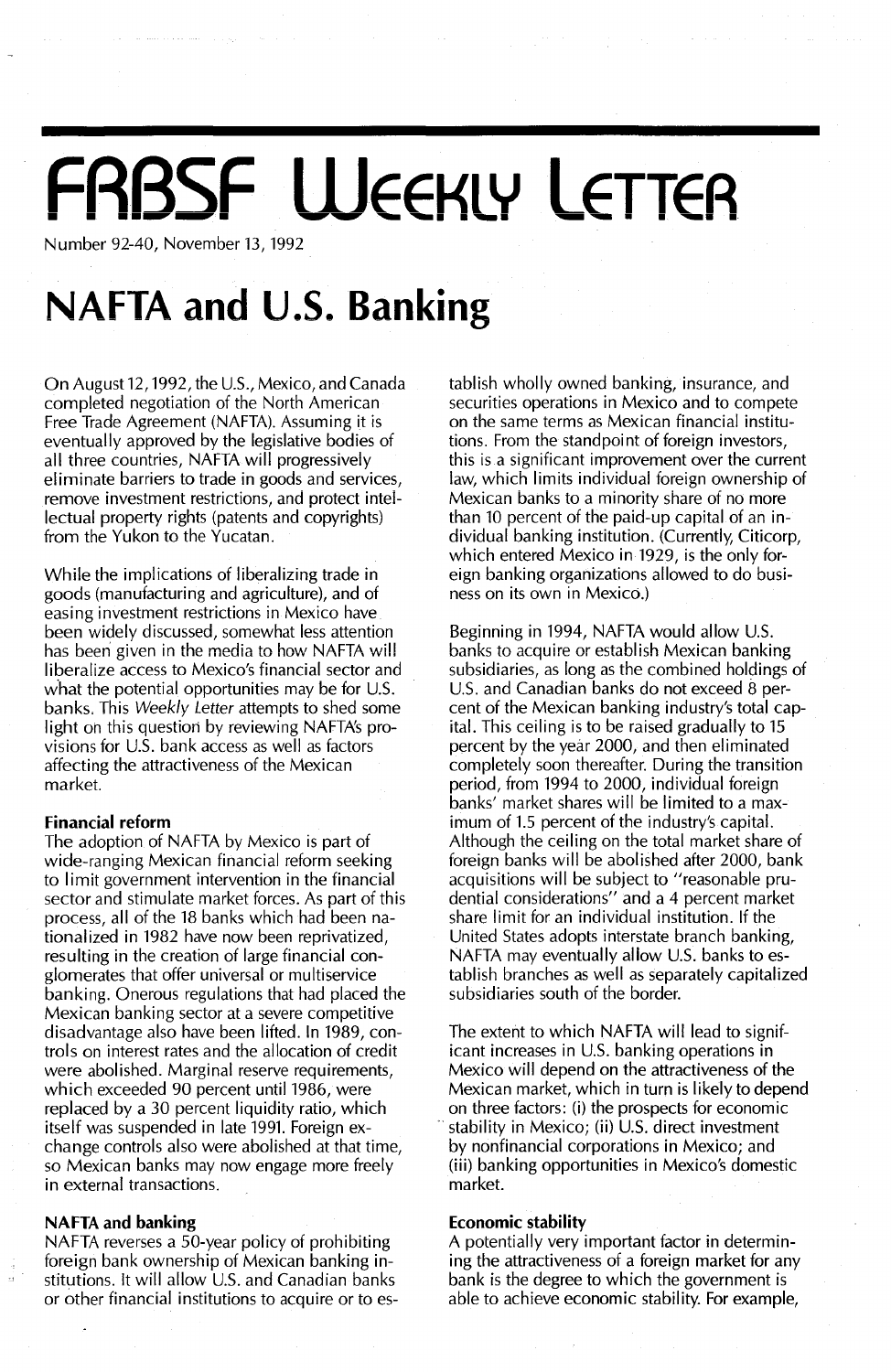## **FRBSF**

economic instability in Latin America in the 1980s resulted in heavy losses to U.S. banks and prompted them to shift their operations to more stable economies, such as Europe and the Asia-Pacific region, or, in many cases, to curtail their international banking operations.

Mexico has made great strides in achieving a more stable business environment as a result of policy reforms adopted since the 1980s that have reduced the government's claim on economic resources and given freer rein to market forces. As part of these reforms, monetary poiicy was tightened and the government budget deficit (the borrowing requirement) was cut sharply, from a recent peak of 16 percent of GOP in 1987 to 3.5 percent in 1990. Deficit reduction efforts were facilitated by the privatization of public enterprises, which generated revenues from asset sales and also ended government subsidies to unprofitable enterprises. Over 85 percent of about 1600 public enterprises existing in 1982 have been privatized. Revenues were further enhanced by imorovements in economic efficiency following the elimination of burdensome regulations and of barriers to trade and foreign investment, and by more effective tax collection.

As a result of these economic reforms, inflation fell from a recent peak of 160 percent in 1987 to around 7 percent in the first half of 1992. The resulting decline in inflationary expectations appears to have contributed to falling interest rates and greater stability of the Mexican peso. The Mexican treasury bill rate feU from 103 percent in 1987 to under 15 percent in the first half of 1992, while the annual rate of depreciation of the Mexican peso slowed from around 56 percent to less than 7 percent over the same period.

Mexico's standing among external creditors and private investors also has improved. The bulk of Mexico's debt to foreign commercial banks has been restructured, significantly cutting Mexico's external debt burden. Interest payments as a proportion of exports of goods and services fell from 38 percent in 1986 to 23 percent last year. The burden of servicing the external debt has been further reduced by private capital inflows into Mexico, which increased nearly sixfold between 1989 and 1991, to \$22 billion.

#### **u.s. direct investment**

Although economic stability in Mexico encourages expanded U.S. banking operations in that

country, it is not by itself sufficient to spur entry. Traditional commercial banking requires the development of long-terrn relationships between bankers and their corporate clients. Such relationships give bankers information on borrowers and the deep knowledge of credit markets that is required to make sound and profitable credit decisions. In the absence of such close relationships with clients in Mexico, U.S. banks initially may be reluctant to incur the costs of setting up subsidiaries in Mexico, even if NAFTA allows them to do so.

One factor that may help banks to overcome this hurdle is the rapid growth in direct investment by U.S. nonfinancial firms in Mexico, which may encourage U.S. banks to follow in order to serve the financing needs of their U.S. corporate customers. In response to efforts by the Mexican government to attract foreign investors, U.s. direct investment in Mexico increased at a 24 percent annual rate between 1987 and 1992, to nearly \$12 billion last year. NAFTA is expected to encourage continued rapid growth in U.s. investment for two reasons. First, U.S. producers are expected to invest in Mexico in order to exploit the opportunities for increased exports to the U.S. and Canadian markets offered by NAFTA. Second, with some exceptions (such as the petroleum sector, which is reserved for the Mexican state), NAFTA would remove discriminatory restrictions on foreign investors that had discouraged U.S. investment in Mexico in the past.

#### **Mexican demand for banking**

U.S. banks may find it profitable to serve not only their U.S. clients in Mexico, but also the domestic market, as rapid increases are expected in the demand for banking services. Mexico has a relatively large population, totaling 86 million in 1990, compared to 250 million in the U.S. and 27 million in Canada. And, though total Mexican output in 1990 was only about 4 percent the size of U.S. output and 40 percent the size of Canadian output, due to lower output per worker, it is likely that the Mexican economy will grow rapidly in coming years. Mexico's real output grew at a respectable 4 percent average annual rate in 1990 and 1991, compared to 1 percent annually in 1985~1989, and the approval of NAFTA is likely to accelerate growth further.

Rising incomes and greater economic stability are expected to increase the demand for banking services by Mexicans, most of whom live outside the major cities and currently have no banking relationship at all. Institutional changes that will provide many Mexicans access to bank services will further stimulate demand. For example, under a new government pension fund system,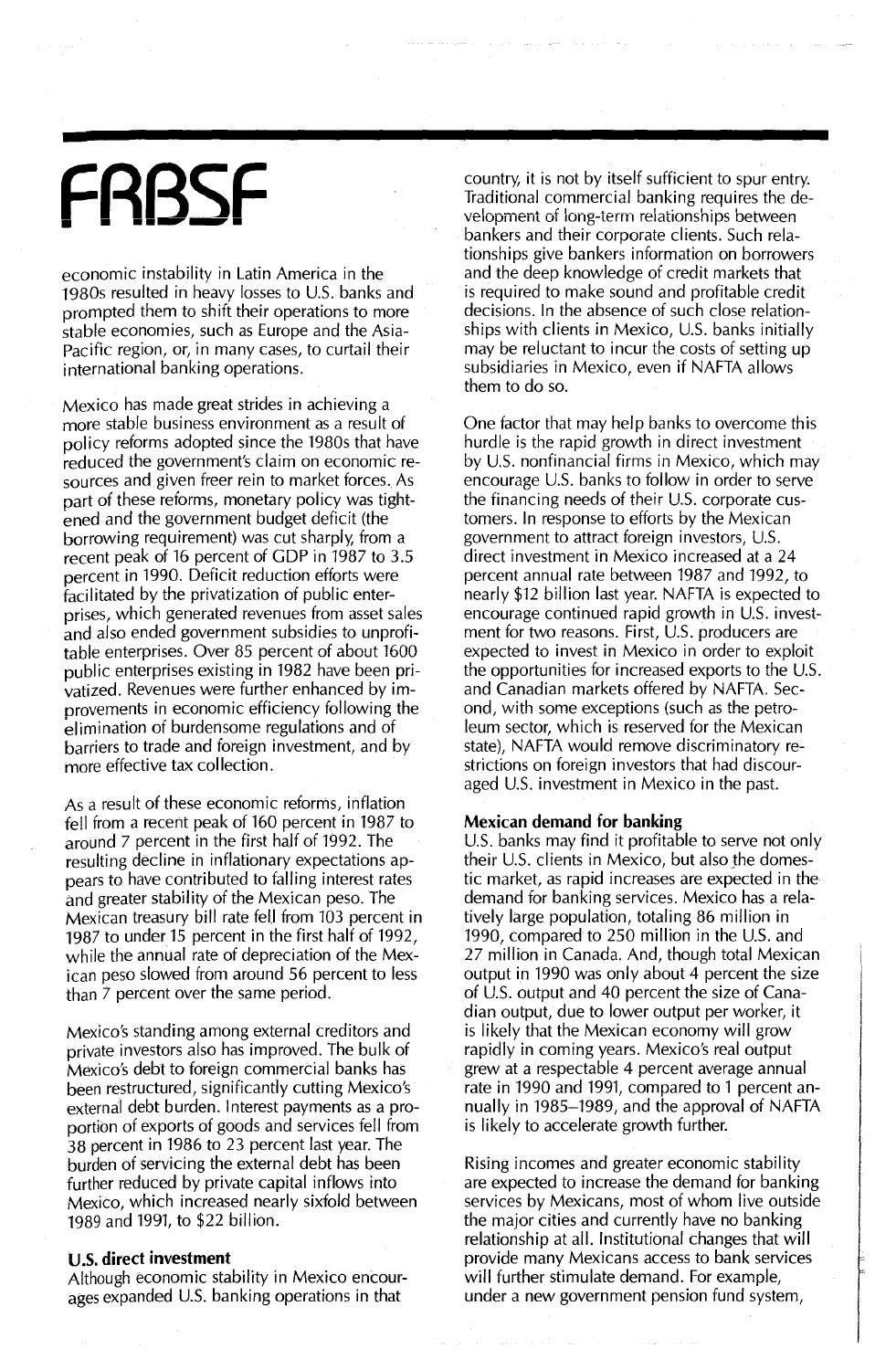many companies will for the fist time pay a percentage of each employee's salary into a bank account. Workers will receive pension account statements at home, and can choose how they want their money invested.

As rising incomes are expected to give the main impetus to bank growth, Mexican bankers see the largest growth potential in retail banking and consumer credit. Bank lending grew by over 15 percent last year and is likely to grow by as much or more in 1992, with most of the growth comprised of consumer loans for durable goods, including automobiles, and for mortgages and credit cards.

Rapid growth in demand for bank services is expected to continue for some time. Mexico's central bank estimates that the flow of funds into the Mexican banking system will double over the next eight years, and the number of bank accounts is expected to double by the year 2014.

#### Competitiveness of Mexican banks

Aside from its growth potential, the Mexican banking market may prove attractive to U.s. banks because it has so far been relatively sheltered from competition. This has contributed to inefficiency as well as unusually large profits. Under these conditions, U.S. banks may profit by producing bank services in Mexico at a lower cost, while also charging lower prices.

One reason for the relatively weak competitive environment is the years of government ownership and constraints on pricing and credit allocation, which appear to have reduced Mexican banks' incentive to compete. Another reason is that the domestic banking sector is characterized by an apparently very high degree of concentration. As of mid-1992, the top three banks in Mexico held 58.7 percent of total Mexican bank assets, while the top three in the U.S. held only 12.4 percent of total U.S. bank assets. This relatively high concentration was encouraged by the sharp decline in the number of banks over the years, as a result of abandoning specialized banks in favor of "full service" banks in the 1970s and a deliberate government policy to promote mergers in the 1980s. Currently, there are 20 banks in Mexico (including Citicorp), compared to 109 in 1974 and 59 in 1982.

The lack of effective competition in Mexican banking is reflected in two ways. First, Mexican banks appear to be relatively inefficient and have not kept pace with innovations in the U.S. and Canadian financial sectors. **In** 1990, the ratio of noninterest operating costs to assets in Mexican banks was 6.3 percent, compared to 3.4 percent for U.S. banks. Including interest expenses, the 1990 ratio rises to 22.9 percent for Mexican banks, but increases to only 9.5 percent for U.S. banks. In particular, Mexican banks appear to lag in the efficiency of their technology and in the efficient provision of corporate banking services, including services that take advantage of relatively new financial technology, such as interest rate swaps.

Second, Mexico's banking sector appears to be highly profitable. As of June 30, 1992, the average return on equity for all U.s. banks was 12.7 percent, while the return on assets averaged 0.9 percent. In comparison, the average return on equity of the 12 largest banks in Mexico as of the same date was a relatively high 27.2 percent, while the average return on assets for these banks was also relatively high, at 1.7 percent. (Average figures for all Mexican banks were unavailable. However, because of Mexico's highly concentrated banking market, average statistics for the 12 largest banks can be considered representative of the Mexican banking market as a whole.) Consistent with this, Mexican banks appear to enjoy relatively large interest rate margins. For example, while the average cost of funds for the banking sector was about 24 percent in the first half of 1991, the average rate for bank loans to private sector borrowers was around 40 percent. Such a large spread does not appear to reflect unusually high risk, as the nonperforming loan ratios of Mexican banks are reportedly relatively low, and the financial condition of Mexican firms is currently fairly strong.

#### Conclusion

For decades, the door to Mexico's financial sector has been closed. However, Mexico has undergone d change in attitude over the past decade towards free markets and foreign entry, of which NAFTA is the most recent expression. As U.s. firms take advantage of the improved investment opportunities resulting from this change, U.S. banks likely will follow them to Mexico and eventually find profitable opportunities in serving Mexicans themselves.

Elizabeth Laderman Economist

Ramon Moreno Economist

Opinions expressed in this newsletter do not necessarily reflect the views of the management of the Federal Reserve Bank of San Francisco, or of the Board of Governors of the Federal Reserve System.

Editorial comments may be addressed to the editor or to the author..•. Free copies of Federal Reserve publications can be obtained from the Public Information Department, Federal Reserve Bank of San Francisco, P.O. Box 7702, San Francisco 94120. Phone (415) 974-2246, Fax (415) 974-3341.